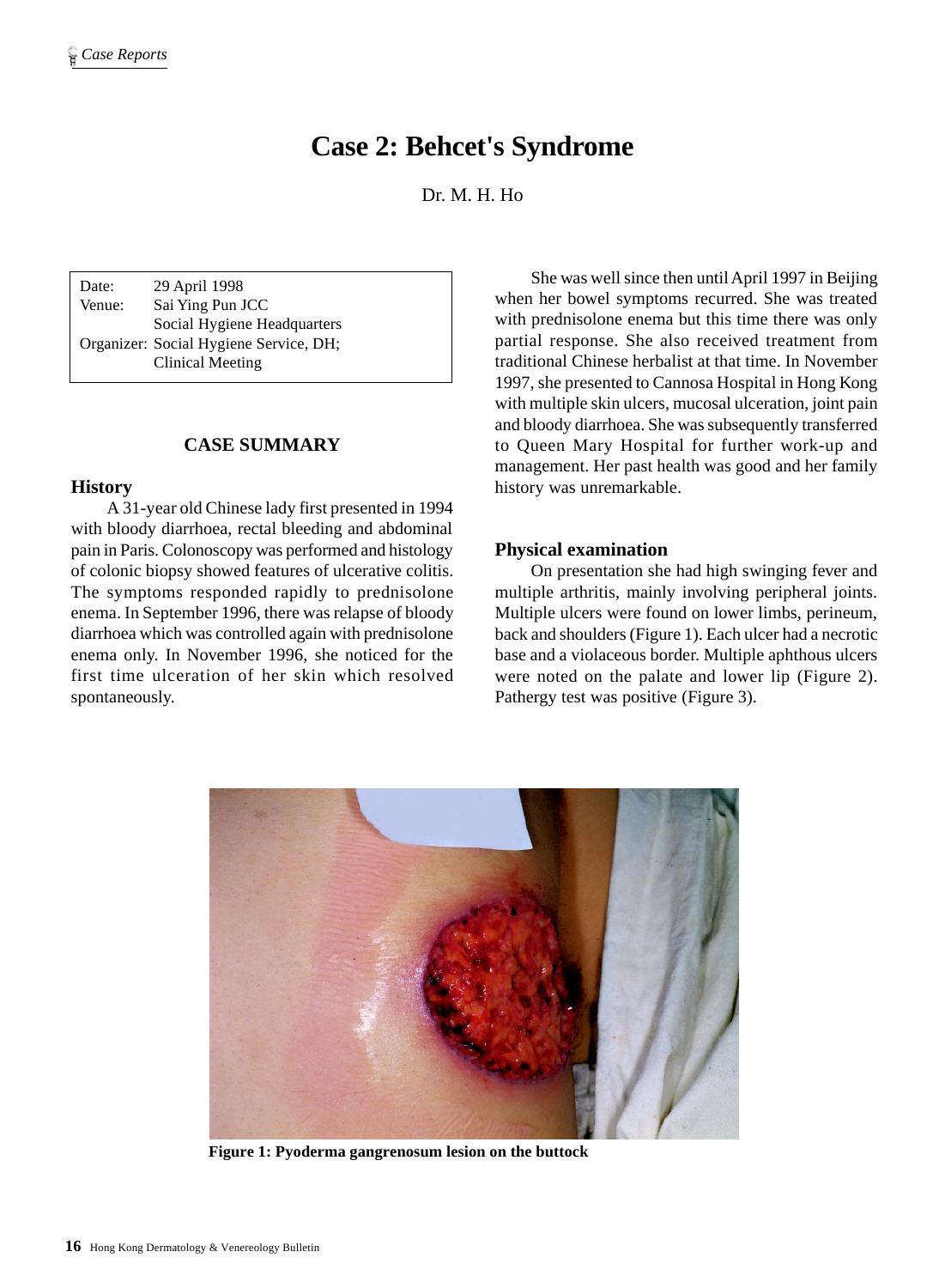

**Figure 2: Aphthous ulcers on the palate**



**Figure 3: Sterile erythematous papulopustule at venepucture site. Positive Pathergy test**

#### **Investigations**

Haemoglobin dropped from 11.6 g/dL to 8 g/dL after admission. Erythrocyte sedimentation rate was 70. Reticulocyte count was raised to 4.4%. The liver and renal function tests showed hypoalbuminaemia of 29g/l. Immune markers screening revealed a raised antinuclear factor titre of 1/360; anti-double-strand DNA was not increased; C3 C4 level and immunoglobulin pattern were normal; anti-ENA and ANCA were both

negative. Septic screen was negative. Ulcer swabs were taken for culture and were all negative.

**Sigmoidoscopy** was performed by gastroenterologists in November 1997. There was only mild inflammation in the rectum. In the sigmoid colon, multiple deep aphthous ulcers and denuded areas with mucosal islands but no pseudopolyposis were seen. The clinical features were suggestive of Behcet's syndrome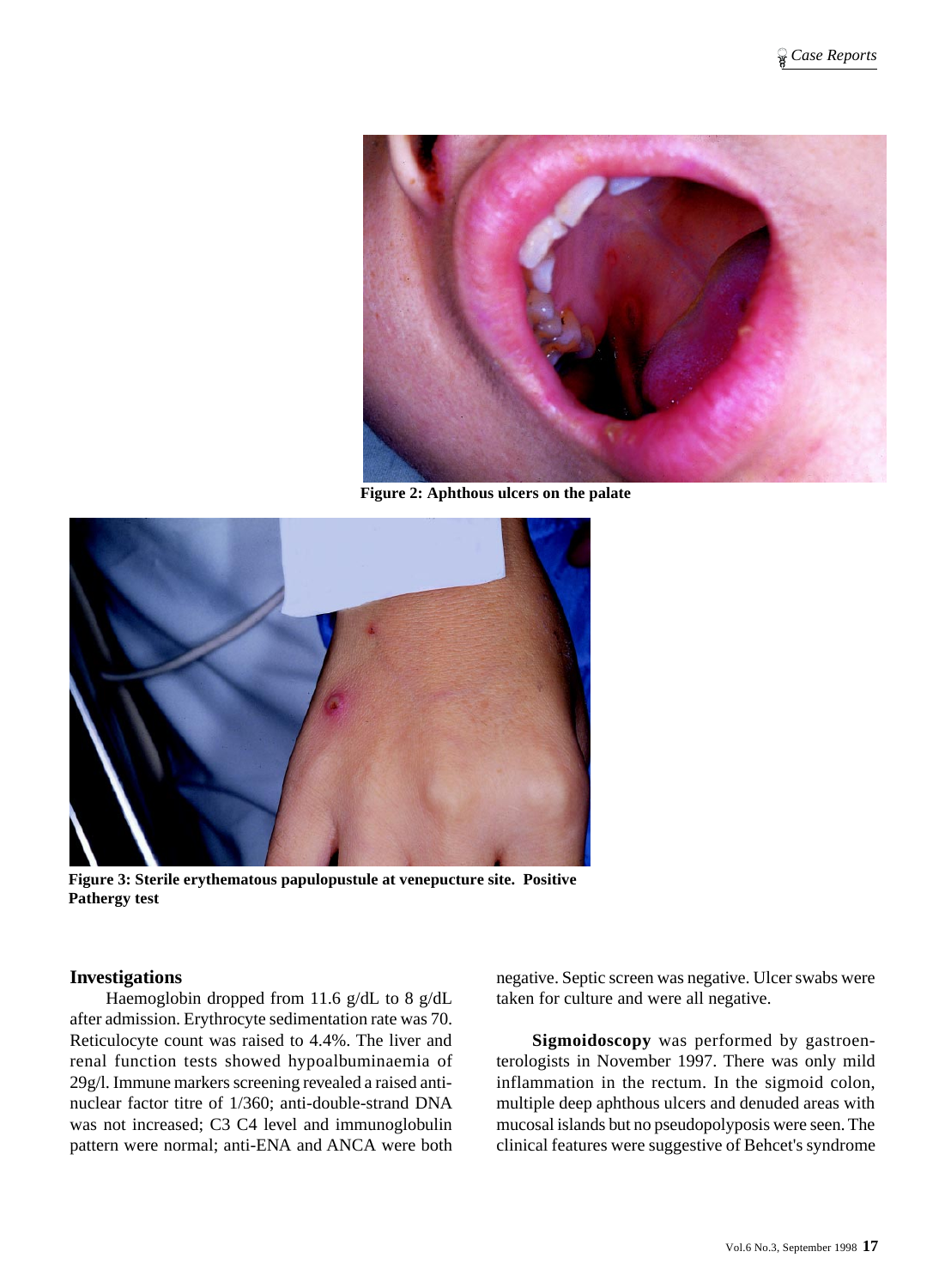or Crohn's disease. *Biopsy* was taken which showed acute on chronic colitis with evidence of ulceration. There were uniform heavy transmural mixed inflammatory infiltrate with focal cryptitis and crypt abscesses. Evidence of chronic injury in the form of glandular atrophy, architectural disturbance and Paneth cell metaplasia were noted. There was no granuloma formation. The picture was compatible with active chronic inflammatory bowel disease; suggestive of *ulcerative colitis.*

**Skin biopsy** was performed on edge of the ulcer on left shoulder. (November 97). Patchy erosion and necrosis of the epidermis with polymorphs and mononuclear cell infiltrate were seen. There was marked necrosis of the dermis with similar infiltrates. No bacteria, acid-fast bacilli or fungus was seen. The finding was compatible with *pyoderma gangrenosum*.

**Colonoscopy** was performed in December 1997. The terminal ileum, caecum, ascending and transverse colon were all normal. From splenic flexure downwards, there were marked inflammation, ulceration and pseudopolyposis. Previous deep aphthous ulcers were partially healed. Rectum was normal. **Biopsy** from terminal ileum, caecum and the ascending colon did not show any significant pathology. The descending colon, sigmoid colon and rectum specimen were heavily inflamed with ulceration. There were mixed inflammatory infiltrate; mild neutrophilic cryptitis and focal crypt abscess formation. A small focus of foreign body giant cells was noted but no well-formed granuloma was seen. The features were those of active chronic procto-colitis with severe disease activity and ulceration. This was compatible with *Behcet's syndrome.*

## **Management and progress**

In 1997, she was treated with intravenous methylprednisolone 40 mg daily for three days and then switched to oral prednisolone 50 mg daily. Prednisolone enema was given daily for her rectal bleeding. Hexetidine gargle, benzdamine hydrochloride gargle and triamcinolone in orabase were used for the oral aphthous ulcers. Mupirocin ointment was applied to the skin ulcers. She was also started on oral sulphasalazine and the dose was gradually stepped up to 2.5 gm per day.

Once the disease activity was under control, the oral prednisolone was tapered to 30 mg daily. Other treatment included ferrous sulphate 200 mg thrice daily, sulphasalazine 2.5 gm daily, voltaren SR 75 mg twice daily, prednisolone enema and mesalt dressing. The mucocutaneous ulceration, joint and bowel symptoms gradually improved.

## **Diagnosis**

The overall clinical picture was Behcet's syndrome with gastrointestinal tract involvement and associated with pyoderma gangrenosum.

#### **REVIEW ON BEHCET'S SYNDROME**

Behcet's syndrome is due to systemic vasculitis of unknown aetiology.<sup>1</sup> It was first reported by Professor Hulusi Behcet based on two patients with triple symptom complex: hypopyon, recurrent oral and genital ulcerations. Pathergy phenomenon was first observed by Blobner in 1937.

#### **Aetiology 1, 2**

The aetiology is still obscure. Herpes simplex virus or streptococcus sanguis infections leading to defect in immuno-regulation were postulated. Immune abnormalities detected include increased cytokine formation; increased interleukin-2 receptor; raised polymorphonuclear leucocyte activity; and decreased CD4/CD8 ratio. Auto-immune mechanism is unlikely since auto-antibody screening is negative.

The **HLA B51** is associated with more severe disease.1 There is positive association with genital ulcer and negative association with thrombophlebitis.<sup>3</sup>

#### **Pathogenesis of mucocutaneous lesions**

Inoue C et al performed a histological and immunohistochemical study on mucocutaneous lesions of Behcet's syndrome and concluded that the pathogenesis is different from that of collagen disease. The  $C_3$  deposits on vessels play an important role in the development of mucocutaneous lesions where polymorphonuclear cells are the main infiltrates.4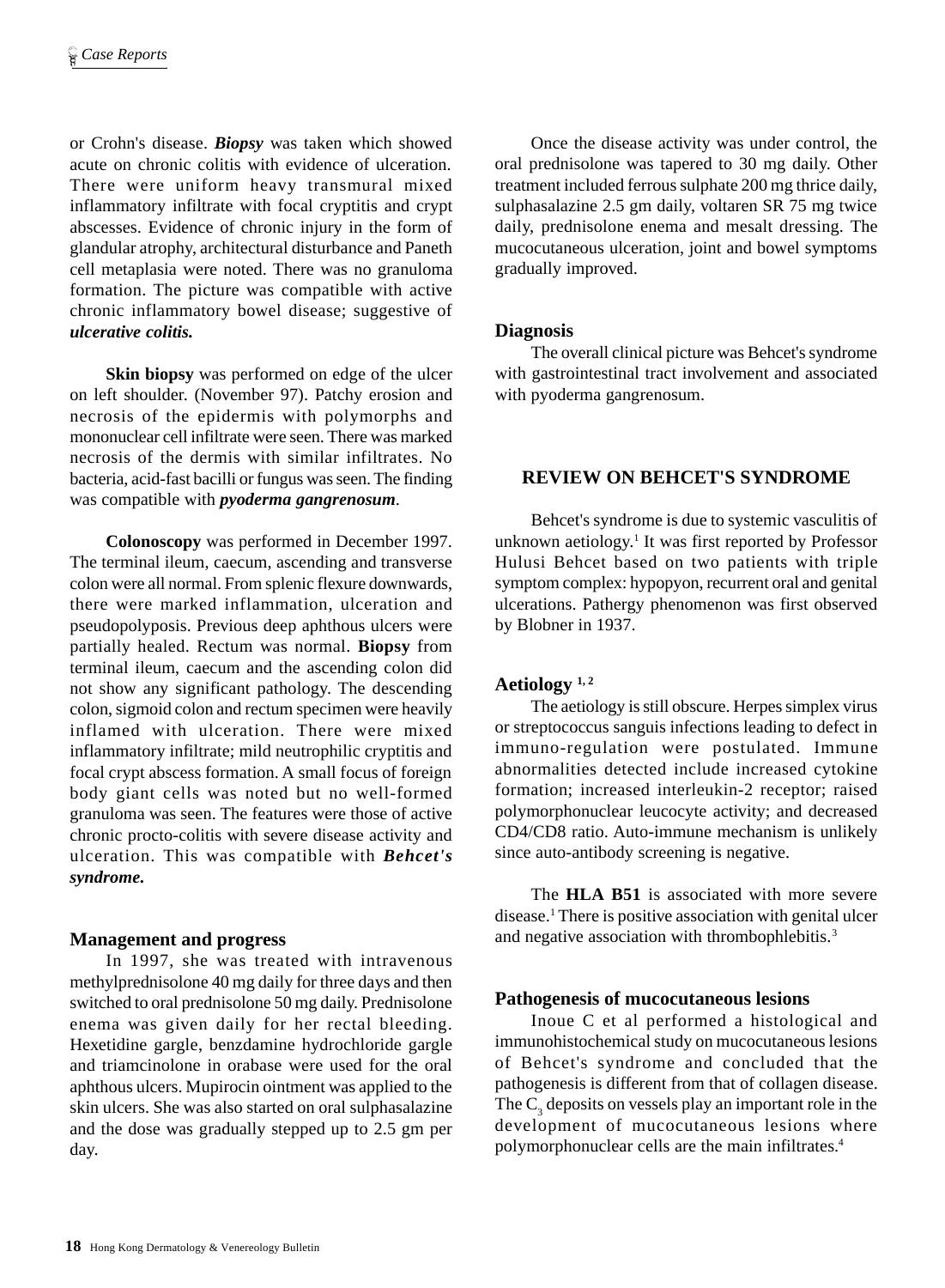## **Clinical feature1**

The age of onset is usually from the thirties to forties. There is increased prevalence in China, Japan and Iran. Therefore, it is nicknamed 'The Silk Route Disease'.

# **Genital ulceration**

About 80-90% of Behcet's syndrome develops genital ulcer. It appears after the oral ulcer. The ulcer has a greyish yellow base covered by an eschar or exudative slough with a prominent margin. In male, it occurs on scrotum, prepuce, glans penis and the penile shaft. In female, vulva, vagina, cervix and the clitoris are affected. The occurrence is often accompanied by rigor, fever, and tender lymphadenopathy. It usually heals within 2 to 4 weeks.

# **Oral ulceration**

Oral aphthous ulcers occur in 97% of cases. There are three forms summarised in the following table.

|                    | Minor           | Major              | Herpetiform |
|--------------------|-----------------|--------------------|-------------|
| no. of lesions     | <5              | $>5 - 10$          | 100 shallow |
| Size (cm diameter) | <1              |                    | 0.2         |
| site               | non-keratinized | + fauces, pharynx, | any part of |
|                    | oral mucosa     | soft palate        | oral mucosa |
| scar               |                 |                    |             |

# **Skin lesions**

About 80% of patients develop skin lesions. There are three types of characteristic lesions: erythema nodosum-like lesion; papulopustular lesion and acneiform lesion. The histology is characterised by polymorphs infiltrating the walls of small blood vessels with fibrinoid necrosis. Behcet's syndrome can be associated with pyoderma gangrenosum,5-9 but the frequency of association is unknown.

# **Eye**

About 50% has ocular involvement. It is commoner in younger male  $($ >70%). It usually develops two years after the presentation of oral and genital ulceration. The commonest manifestation is recurrent anterior uveitis. hypopyon, posterior uveitis, retinal vasculitis. Vitreous opacities can occur. *Fundal fluroescein angiography* is a very sensitive method to pick up any subtle diseases.

## **Arthritis**

About 45% patients complain of joint pain. It is usually mono- or oligo-articular affecting knee, ankle, wrist and elbow.

## **Central nervous system**

About 10-12% may have neurological complications. The highest prevalence is in Japan and Turkey. It can present as headache, aseptic meningitis and focal cerebral infarct. The CSF finding is nonspecific: there may be lymphocytic pleocytosis, decreased CSF glucose: blood glucose ratio, elevated protein, and raised CSF pressure.

## **Lung**

Pulmonary disease affects 10% of patient. Haemoptysis can occur as a result of pulmonary thrombosis and infarct and pulmonary arterio-bronchial fistula. Ventilation and perfusion scan will show perfusion defect.

#### **Cardiovascular system**

Aneurysms can occur.

## **Gastrointestinal (GI) tract**

Ulceration can affect the entire GI tract. It is more common in Japan. The histology is similar to ulcerative colitis with extensive mucosal ulceration.

# **Diagnosis1**

## **International diagnostic criteria1**

| Recurrent oral ulceration (at least 3 times in $12$ months) + |  |  |
|---------------------------------------------------------------|--|--|
| Two of the following four:                                    |  |  |
| Eye lesions                                                   |  |  |
| Recurrent genital ulceration                                  |  |  |
| Skin lesion                                                   |  |  |
| Positive Pathergy test                                        |  |  |
|                                                               |  |  |

## **Pathergy test**

It is a cutaneous hypersensitivity reaction following skin puncture with a sterile instrument. The recommended method is to insert a sterile 21 G needle obliquely to a 5 mm depth of the skin of forearm and